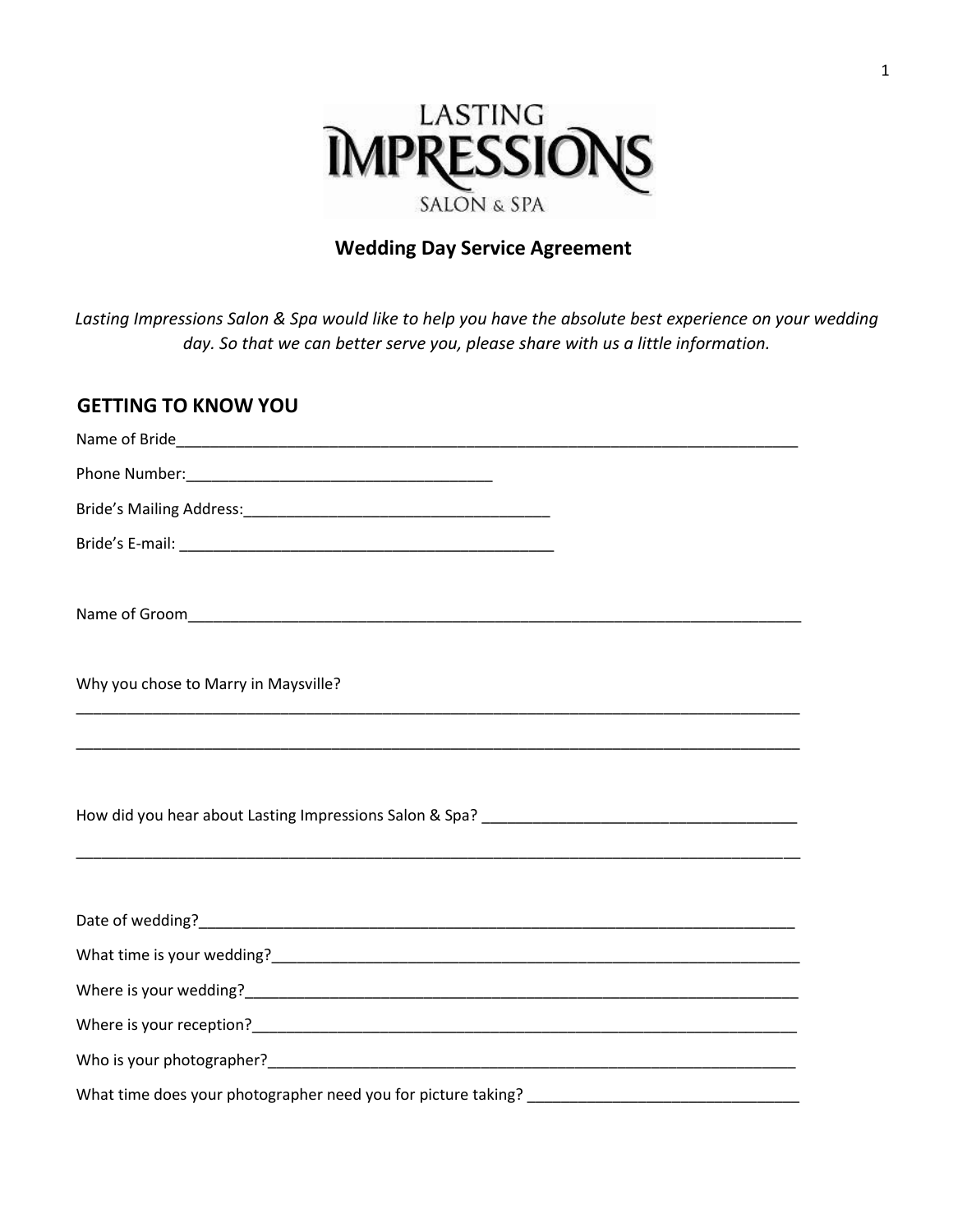### **WEDDING PARTY SERVICES Services**

Please list below the names of people receiving services including yourself.

## **Wedding Party Information:**

| Name & Phone #                                                                                               | Formal Style (Y/N) | Length of Hair (S M L) | Lashes (Y/N) | Makeup (Y/N) |
|--------------------------------------------------------------------------------------------------------------|--------------------|------------------------|--------------|--------------|
|                                                                                                              |                    |                        |              |              |
|                                                                                                              |                    |                        |              |              |
|                                                                                                              |                    |                        |              |              |
|                                                                                                              |                    |                        |              |              |
|                                                                                                              |                    |                        |              |              |
| $\mathbf{6.}$ $\blacksquare$                                                                                 |                    |                        |              |              |
|                                                                                                              |                    |                        |              |              |
|                                                                                                              |                    |                        |              |              |
|                                                                                                              |                    |                        |              |              |
|                                                                                                              |                    |                        |              |              |
|                                                                                                              |                    |                        |              |              |
|                                                                                                              |                    |                        |              |              |
| ___________ Number of Formal Styles                                                                          |                    |                        |              |              |
| ________# of long (below shoulders) _______# of medium (above shoulders) ______#of short (above chin)        |                    |                        |              |              |
| *Formal styles perform best on hair that has been washed & dried with styling product the day before wedding |                    |                        |              |              |
| appointments. Our stylists will add dry shampoo and additional styling products, so your style sustains.     |                    |                        |              |              |
| Number of Formal Make-Up Applications                                                                        |                    |                        |              |              |
| Number of Lash Enhancements                                                                                  |                    |                        |              |              |
| Number of Shampoo Blow-Outs (recommended for short or medium hair only)                                      |                    |                        |              |              |